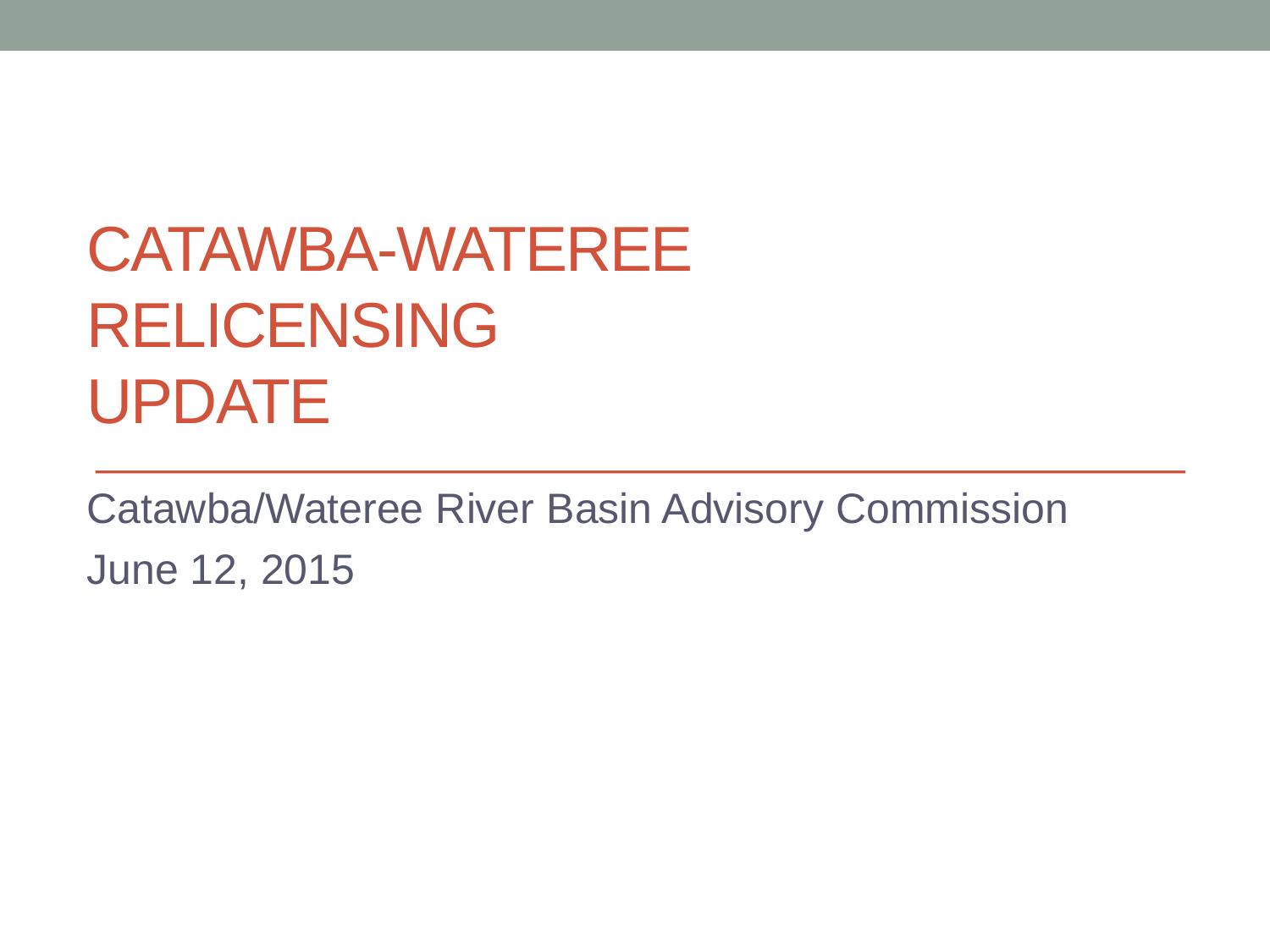## Relicensing Process Status

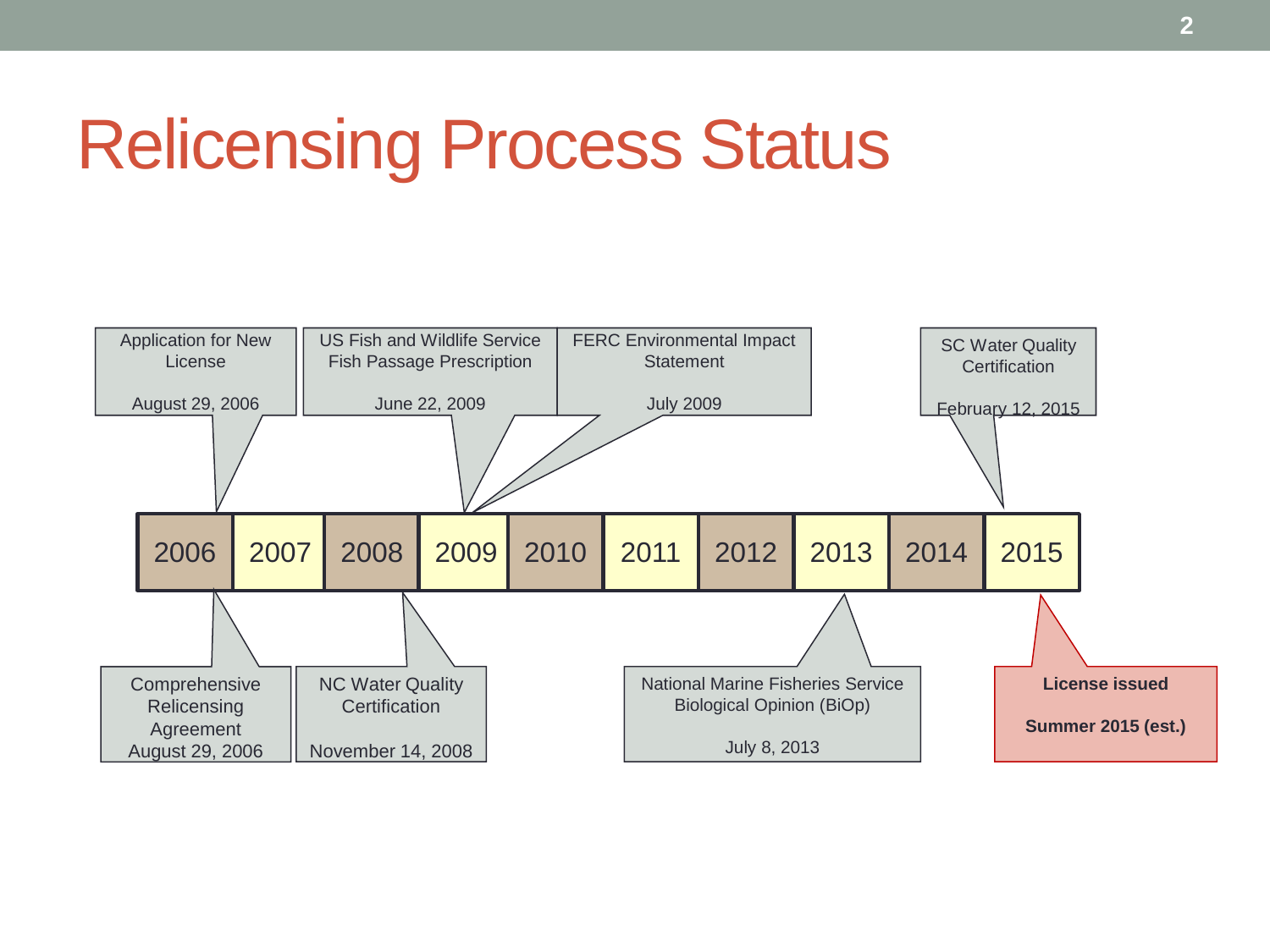# April 2015 CRA Outreach Meetings

- 1. Review the Federal Energy Regulatory Commission (FERC) relicensing process and where Catawba-Wateree is in the process.
- 2. Review how the CRA was developed and its benefits to all Parties.
- 3. Prepare Parties to participate:
	- a) between now and the issuance of the New License
	- b) after the New License is issued (dealing with possible inconsistencies with the CRA)
	- c) after the New License is "final"
- 4. Introduce the Final Agreement Committee (FAC) and explain its role.
- 5. Discuss next steps and communications needs.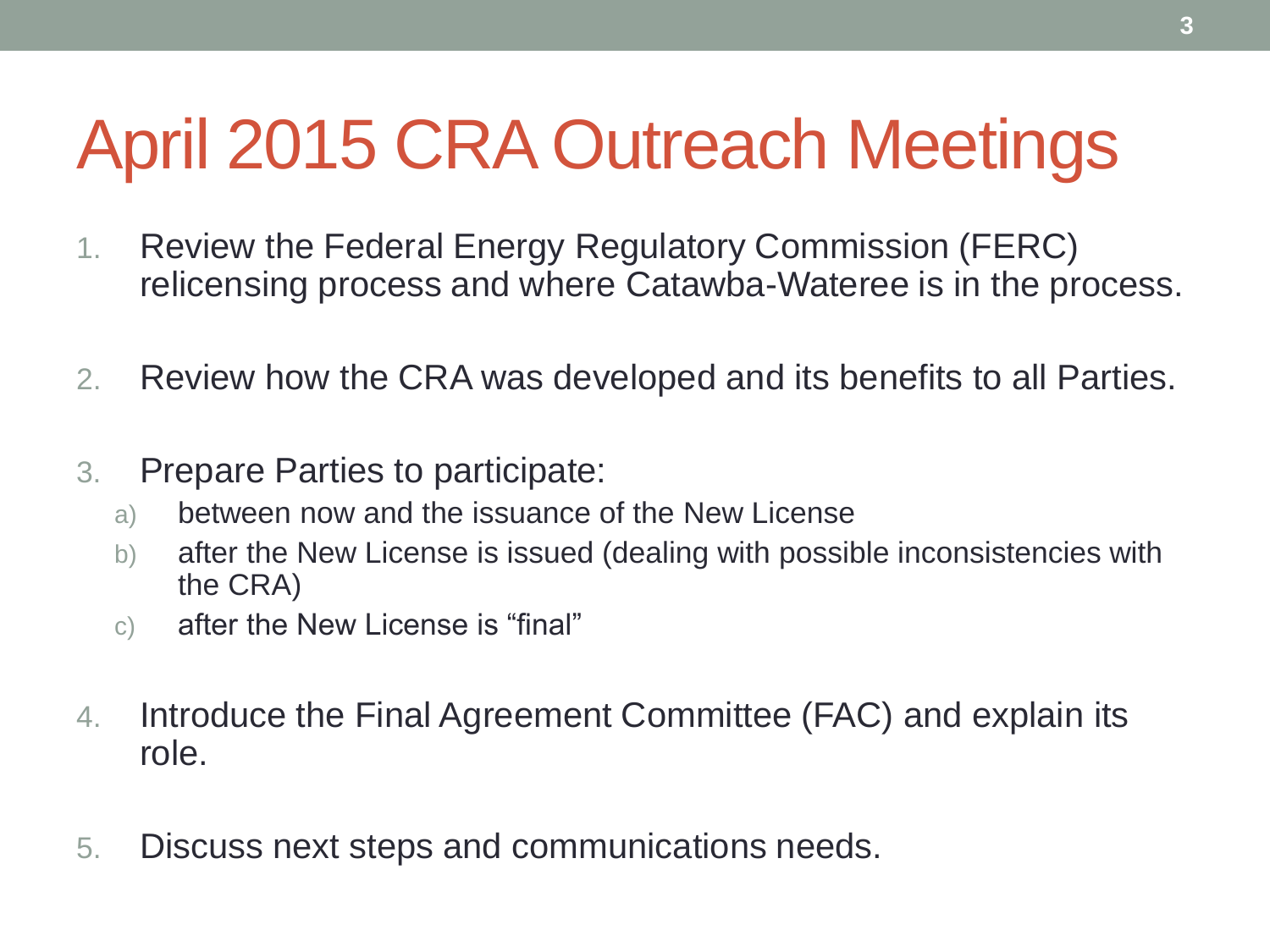## CRA Structure

**Enforceable** as a Contract

Full extent of New License requirements and consistency with the CRA will not be known until the New License is issued.

CRA 39.3 - Enforceability – *As noted in Paragraph 31.1.3, all terms of this Agreement not incorporated as License Articles shall be enforced through remedies available under applicable state or federal law.*



Enforceable as New License **Articles** 

**4**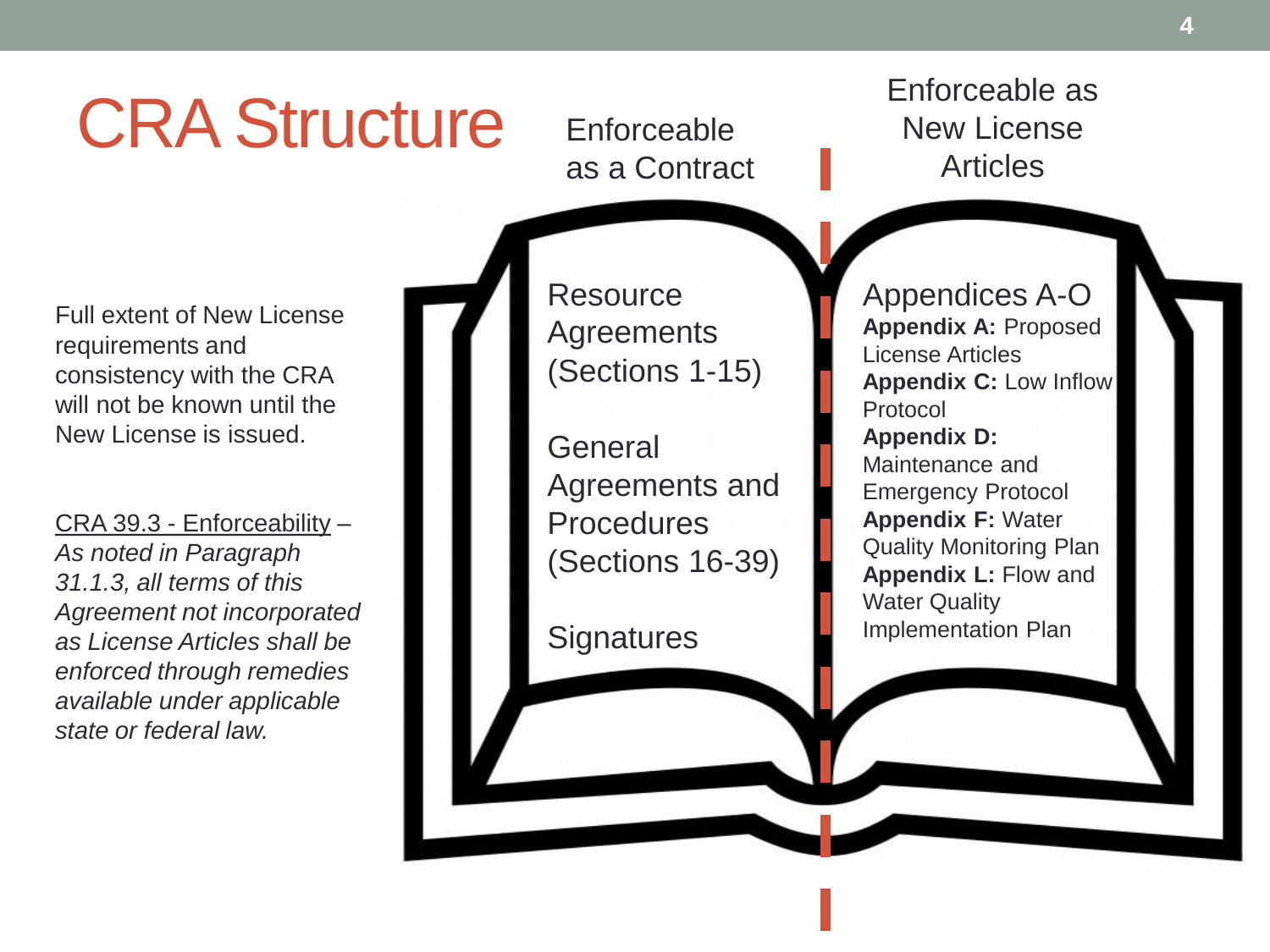## Other CRA-Related Commitments

- Upper Catawba Public Access, Open Space and Trails Agreement (April 2008)
- Santee River Basin Accord for Diadromous Fish Protection, Restoration and Enhancement (Accord, May 2008)
- North Carolina Water Quality Certification (November 2008)
- SC Water Quality Certification Settlement Agreement (May 2010)
- Settlement Agreement for the *SC v NC* US Supreme Court Case No 138, Orig. (December 2010)
- National Marine Fisheries Service Biological Opinion (July 2013)
- Settlement Agreement Regarding the South Carolina Water Quality Certification (July 2014)
- South Carolina Water Quality Certification (February 2015)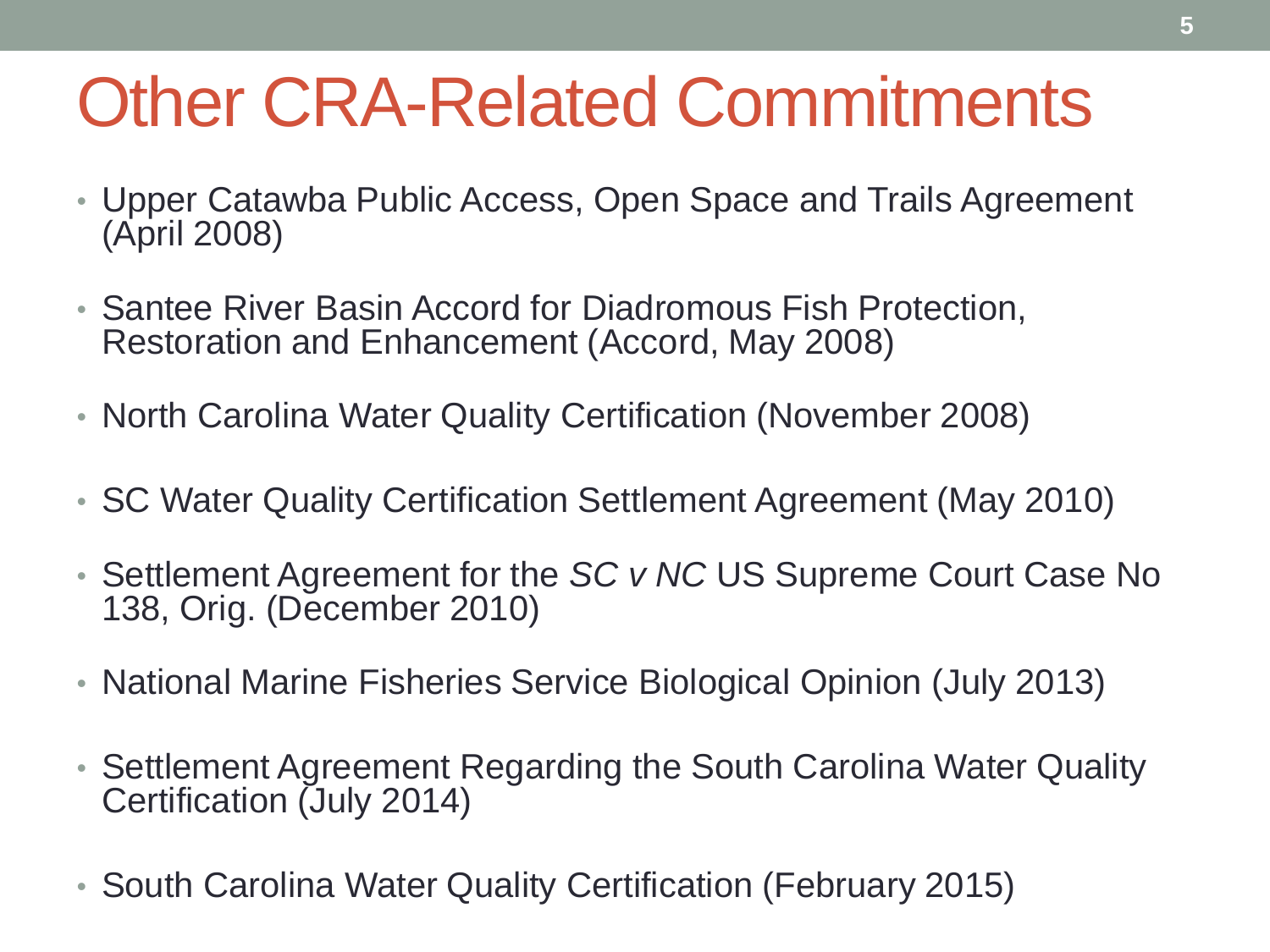#### 70 CRA Parties

[Duke Energy Corporation](cra_commitments_by_party.xlsx#) [Resolute Forest Products](cra_commitments_by_party.xlsx#) [Alexander County, NC](cra_commitments_by_party.xlsx#) [American Whitewater](cra_commitments_by_party.xlsx#) [Area II Soil & Water Conservation Districts](cra_commitments_by_party.xlsx#) [Burke County, NC](cra_commitments_by_party.xlsx#) [Caldwell County, NC](cra_commitments_by_party.xlsx#) [Carolina Canoe Club](cra_commitments_by_party.xlsx#) [Catawba County, NC](cra_commitments_by_party.xlsx#) [Catawba Indian Nation](cra_commitments_by_party.xlsx#) [Catawba Indian Nation Tribal Historic](cra_commitments_by_party.xlsx#)  Preservation Office [Catawba Lands Conservancy](cra_commitments_by_party.xlsx#) [Catawba Regional Council of](cra_commitments_by_party.xlsx#)  **Governments** [Catawba Valley Heritage Alliance](cra_commitments_by_party.xlsx#) [Catawba-Wateree Relicensing Coalition](cra_commitments_by_party.xlsx#) [Centralina Council of Governments](cra_commitments_by_party.xlsx#) [Chester Metropolitan District](cra_commitments_by_party.xlsx#) [City of Belmont, NC](cra_commitments_by_party.xlsx#) [City of Camden, SC](cra_commitments_by_party.xlsx#) [City of Charlotte, NC](cra_commitments_by_party.xlsx#) [City of Gastonia, NC](cra_commitments_by_party.xlsx#) [City of Hickory, NC](cra_commitments_by_party.xlsx#) [City of Morganton, NC](cra_commitments_by_party.xlsx#) [City of Mount Holly, NC](cra_commitments_by_party.xlsx#) [City of Rock Hill, SC](cra_commitments_by_party.xlsx#)

[Crescent Resources, LLC](cra_commitments_by_party.xlsx#) [Foothills Conservancy](cra_commitments_by_party.xlsx#) [Gaston County, NC](cra_commitments_by_party.xlsx#) [Great Falls Hometown Association](cra_commitments_by_party.xlsx#) [Harbortowne Marina](cra_commitments_by_party.xlsx#) [International Paper](cra_commitments_by_party.xlsx#) [Iredell County, NC](cra_commitments_by_party.xlsx#) [Kershaw County, SC](cra_commitments_by_party.xlsx#) [Kershaw County Conservation District](cra_commitments_by_party.xlsx#) [Lake James Homeowners](cra_commitments_by_party.xlsx#) [Lake Wateree Association](cra_commitments_by_party.xlsx#) [Lake Wylie Marine Commission](cra_commitments_by_party.xlsx#) [Lancaster County Water & Sewer District](cra_commitments_by_party.xlsx#)  [Lincoln County, NC](cra_commitments_by_party.xlsx#) [Lugoff-Elgin Water Authority](cra_commitments_by_party.xlsx#) [McDowell County, NC](cra_commitments_by_party.xlsx#) [Mecklenburg County, NC](cra_commitments_by_party.xlsx#) [Mountain Island Lake Association](cra_commitments_by_party.xlsx#) North Carolina Dept. of Environment and [Natural Resources \(NCDENR\) with its](cra_commitments_by_party.xlsx#)  Divisions of Forest Resources, Parks and Recreation, Water Quality, and Water Resources [North Carolina Wildlife Federation](cra_commitments_by_party.xlsx#) [North Carolina Wildlife Resources](cra_commitments_by_party.xlsx#)  **Commission** [Rivers Edge Marina](cra_commitments_by_party.xlsx#)

[South Carolina Dept. of Archives](cra_commitments_by_party.xlsx#) and History [South Carolina Dept. of Natural](cra_commitments_by_party.xlsx#)  **Resources** [South Carolina Dept. of Parks,](cra_commitments_by_party.xlsx#) Recreation and Tourism [South Carolina Electric & Gas](cra_commitments_by_party.xlsx#) [South Carolina Wildlife Federation](cra_commitments_by_party.xlsx#) [Springs Global US, Inc.](cra_commitments_by_party.xlsx#) [Town of Davidson, NC](cra_commitments_by_party.xlsx#) [Town of Great Falls, SC](cra_commitments_by_party.xlsx#) [Town of Valdese, NC](cra_commitments_by_party.xlsx#) [Trout Unlimited, Inc.](cra_commitments_by_party.xlsx#) [Union County, NC](cra_commitments_by_party.xlsx#) [Wateree Homeowners Association](cra_commitments_by_party.xlsx#)  – Fairfield County [Western Piedmont Council of](cra_commitments_by_party.xlsx#)  **Governments** [York County, SC](cra_commitments_by_party.xlsx#) York County Culture & Heritage **Commission** [William B. Cash](cra_commitments_by_party.xlsx#) [Shirley M. Greene](cra_commitments_by_party.xlsx#) [Frank J. Hawkins](cra_commitments_by_party.xlsx#) [Timothy D. Mead](cra_commitments_by_party.xlsx#) [Merlin F. Perry](cra_commitments_by_party.xlsx#) [Joseph W. Zdenek](cra_commitments_by_party.xlsx#)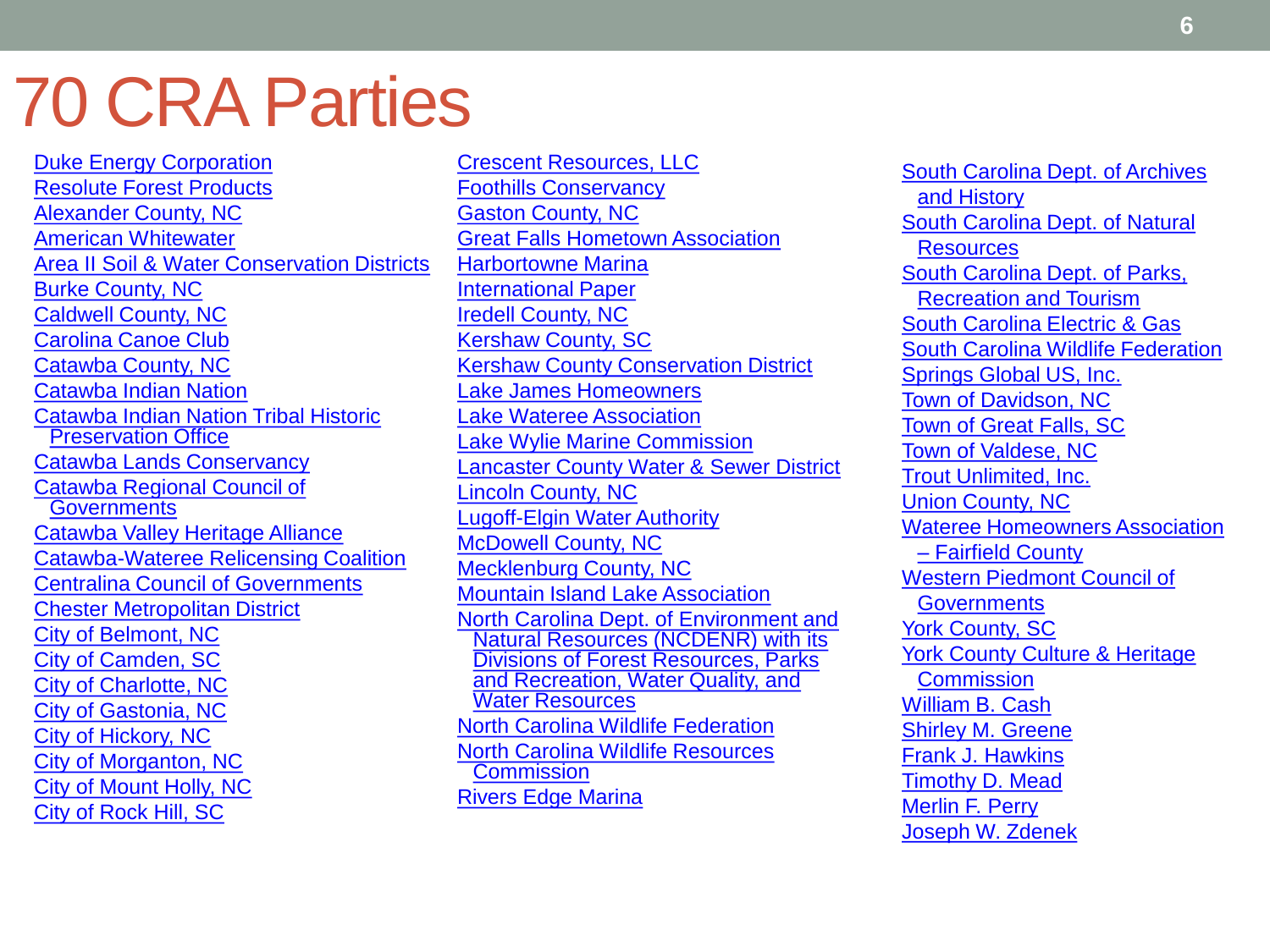## Next Steps

- New License Issuance by FERC
	- Summer 2015 (est.)
	- Requirements effective at beginning of issuance month
	- Duke Energy has been voluntarily complying with many expected New License requirements since 2006
- 30-day review period
	- Clarifications
	- Inconsistencies with CRA
- Rehearing requests, other challenges and risks
	- Inconsistent Acts by a Jurisdictional Body
	- New License rehearing requests and other challenges
	- Breaches by a CRA Party
	- Withdrawal of a CRA Party
	- Renegotiation of the CRA
- Keep all Parties informed
- Consider CRA modifications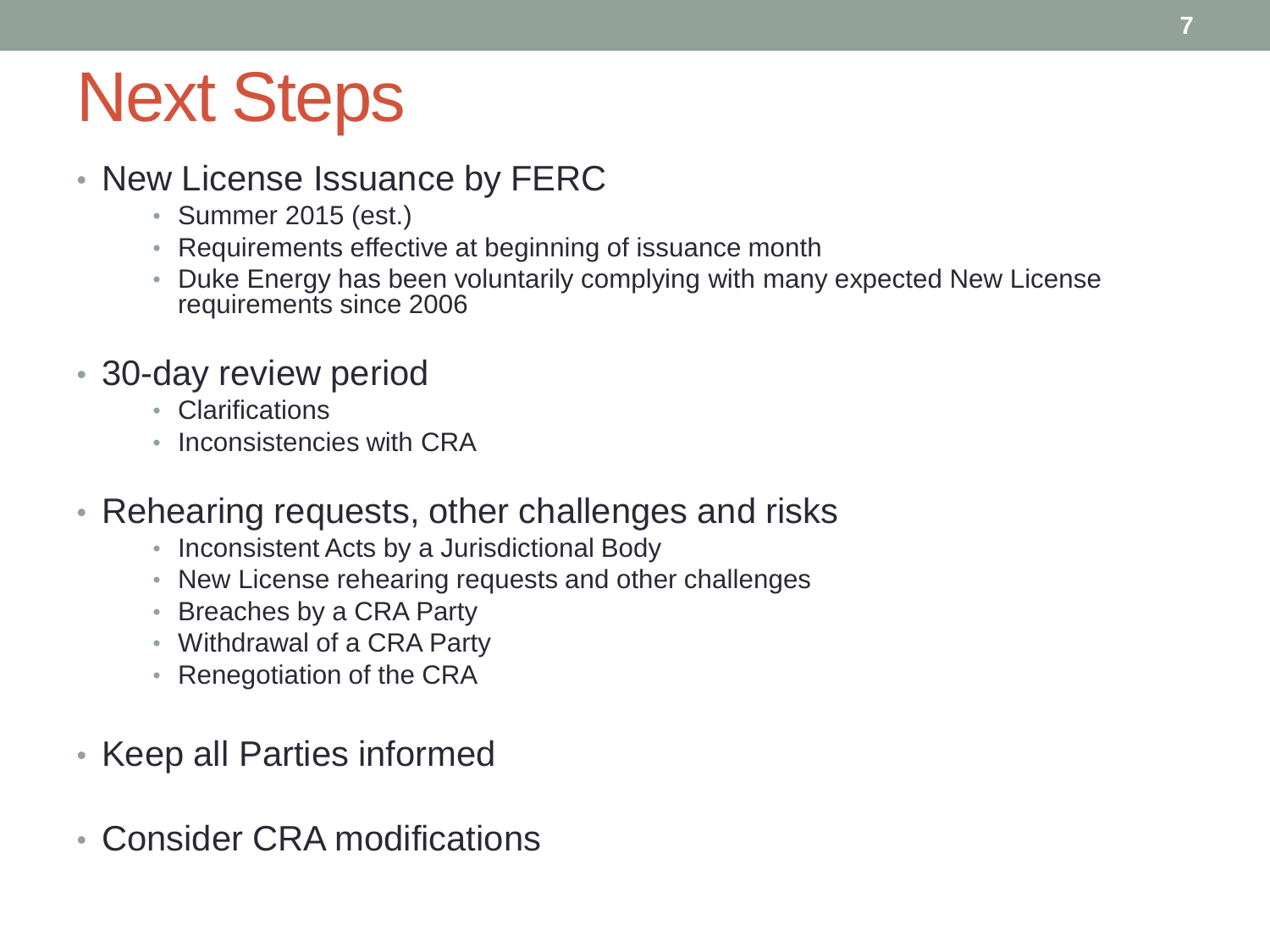

**8**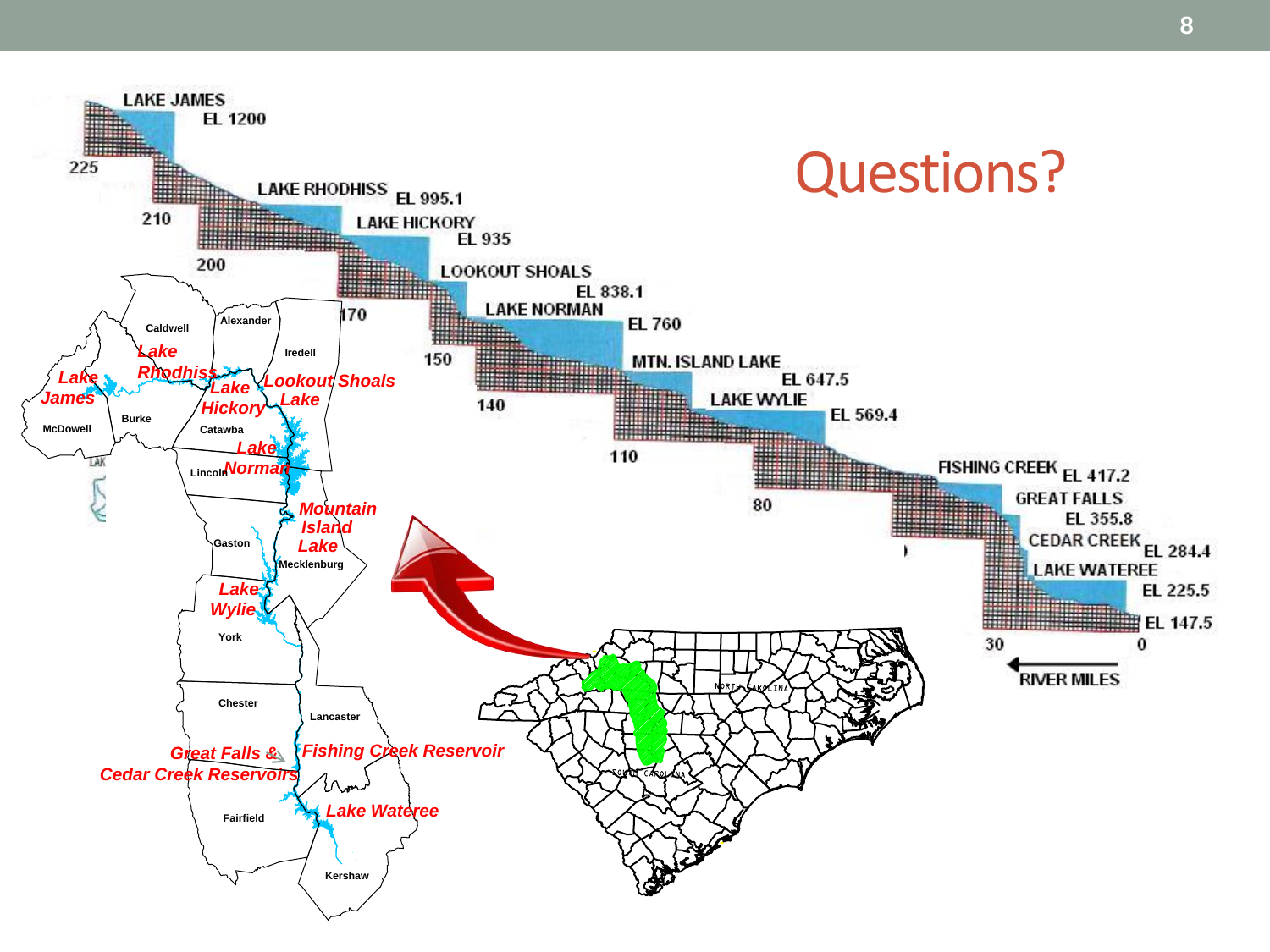#### CRA Benefits – Reservoir Levels, Flows & **Water Quality**

- **New seasonal Normal Operating Ranges for each reservoir**
- Continuous minimum flow releases into **the Catawba River Bypassed Reach (James)**, the Great Falls Long Bypassed Reach, and the Great Falls Short Bypassed Reach
- **Higher continuous minimum flow releases at Bridgewater (James), Oxford (Hickory), and Lookout Shoals**
- **Recreation flow releases**
- **Low Inflow Protocol (LIP), including forming the Drought Management Advisory Group (CWDMAG)**
- Increase aeration capabilities at **Bridgewater (James), Rhodhiss, Oxford**  (Hickory), and Lookout **Shoals**
- New aerating hydro units at Wylie and Wateree (DO and continuous **minimum flows**)

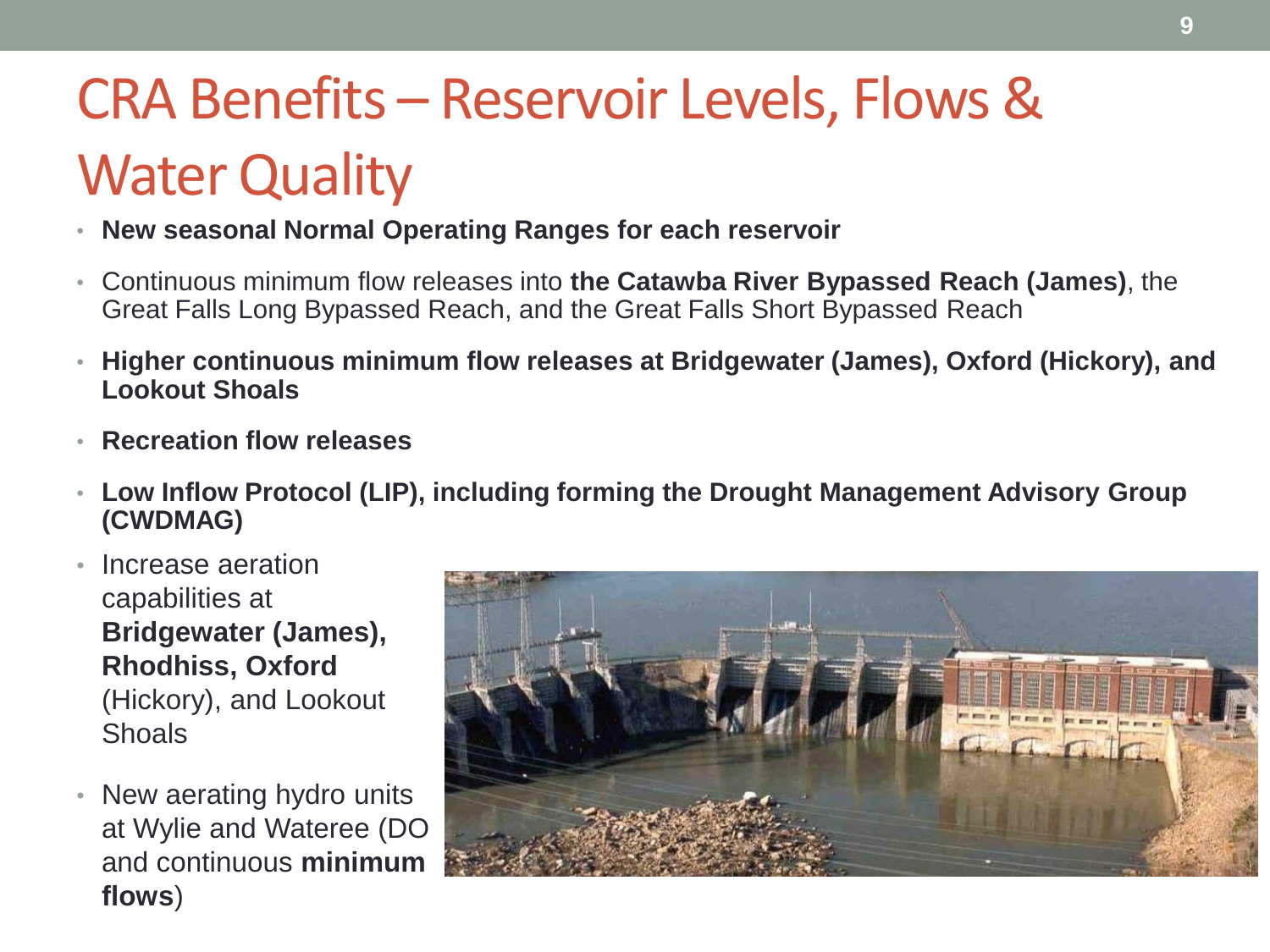#### CRA Benefits – Recreation & Land Conservation

- **\$13.1M in funding and price reductions for purchase/protection of 5,371 acres in NC and SC**
- \$3M and 2,455 acres (conveyed or **under easements**) to state agencies for recreation and land conservation
- 2,590 acres for upper Catawba public access, open space, and trails **(purchased and being held by Duke Energy for sale to NC)**
- Over \$4 million for others (primarily local governments) to develop public recreational amenities
- 89 new/enhanced public recreation areas **(conceptual designs in progress; only two land acquisitions remain)**